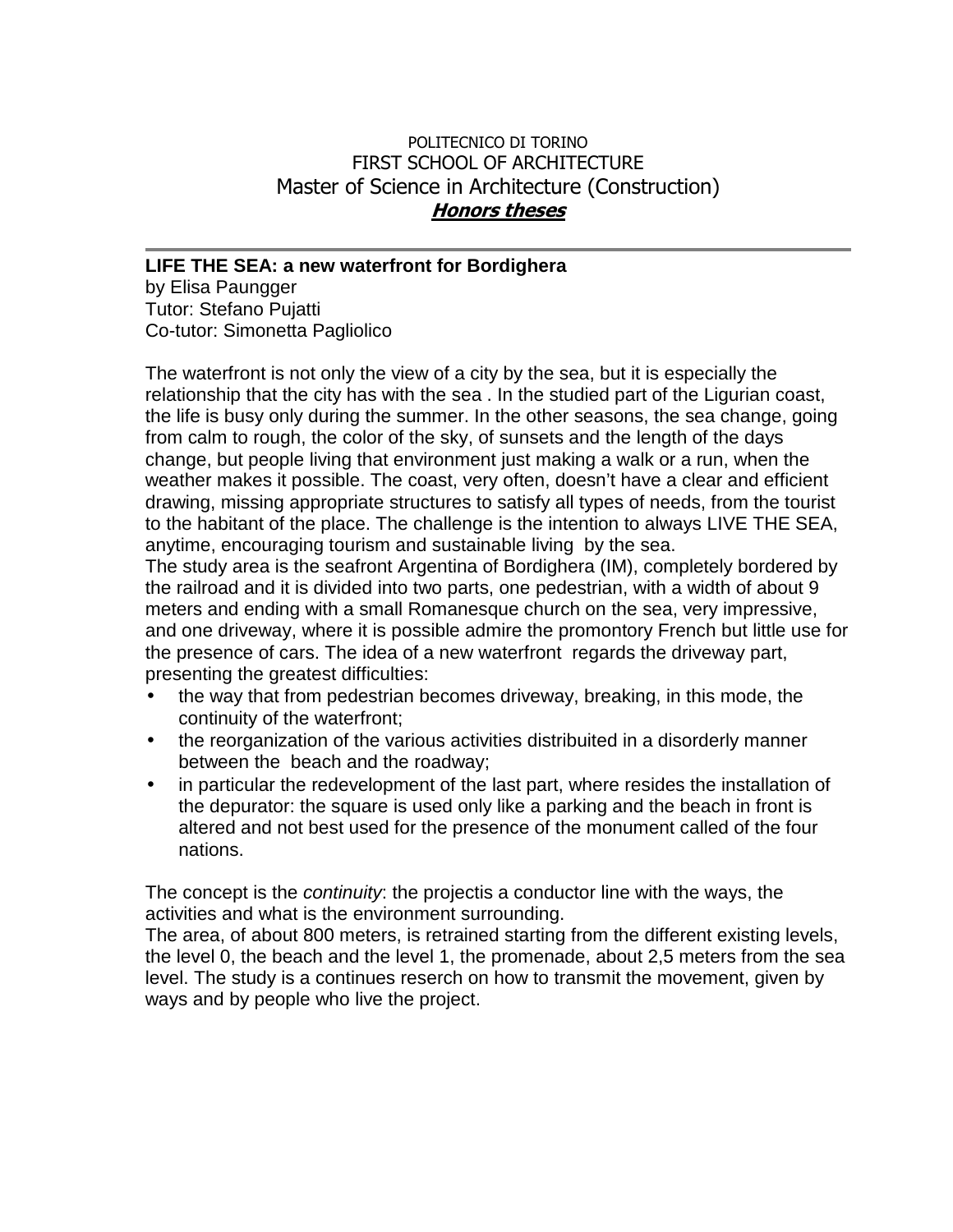





From the top: planimetry level 0, planimetry level 1 and section of the cultural area

Key points:

- distinction between pestrianway and driveway: the part of seafront at level 1, from driveway becames totally pedestrian, all parking are at the level 0;
- at the level 1 the structures are developed along the side walk along the railroad, creating a visual and acoustic barrier towards the railway line; for the pedestrian passage is privileged the way in front of the sea;
- the different studied activities are:
	- a sports center: all activities already existing, scattered for the beach, are collocated in one area;

- a cultural center with 3 auditorium of different dimension and a media.During the summer the promenade is rich of events and outdoor concerts, while during the winter is empty, missing attractions of this type. In this regard the desire to create this structure, used to continue the cultural events also in the winter. Moreover is associated a media, missing fuction to the city;

- a last area, dedicated to other activities, like minigolf, baby parking, shops and bars.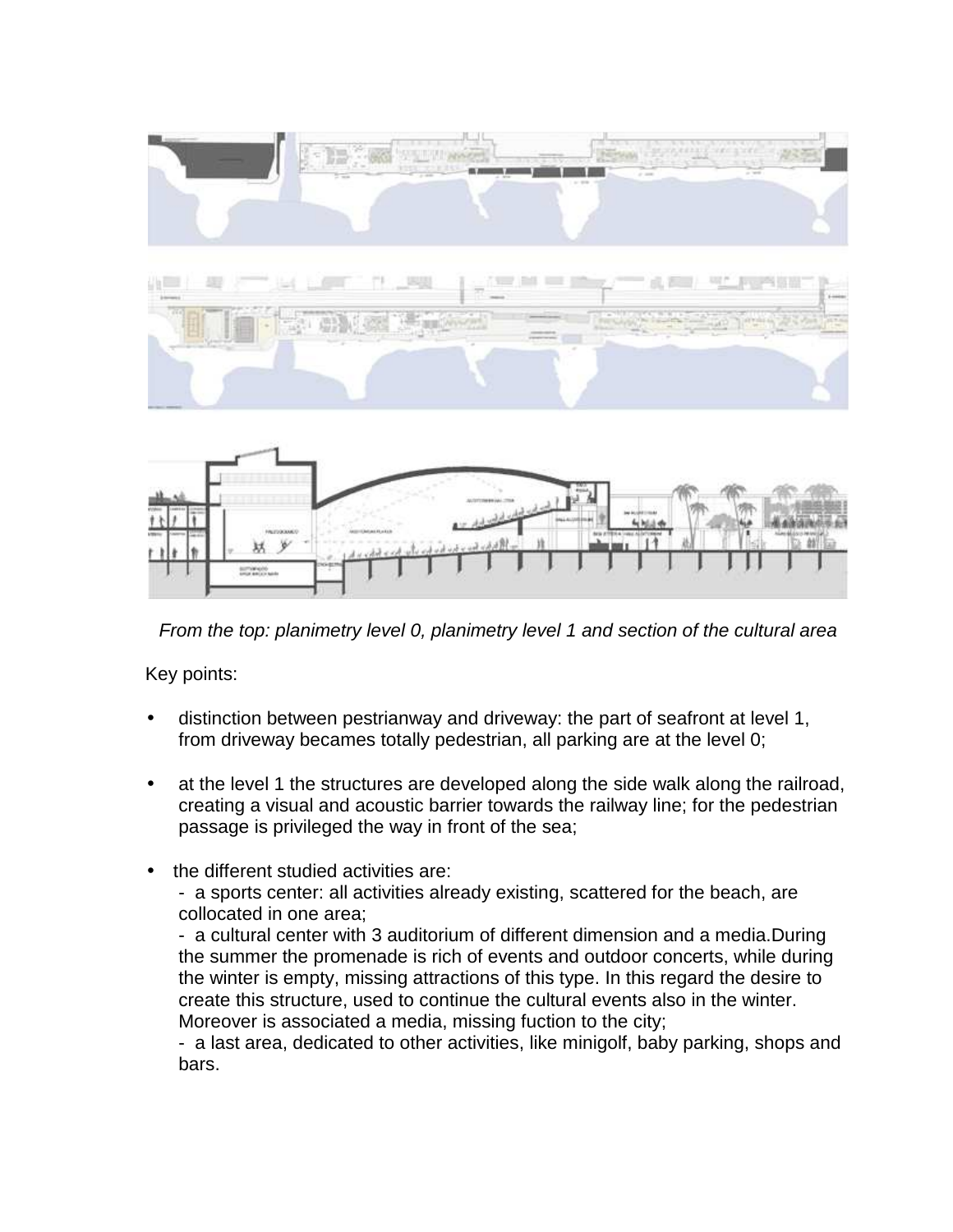

Study sketches: top section and prospectus waterfront, bottom right study sections, exit sto the beach and front of the seafront, particolar of parts of wall raised of seafront with section

- the level 0 is the parking, for the entry is used an existing ramp and for the exit is designed a new ramp;
- the links between parking and promenade are through the gardens, traveled through pedestrian ramps;
- the union between parking and beach is with security exits, situated less than 40 meters each other, which are formed through a series of alternatine walls, so both to shielded each other in case of storm and to move the front to the sea ;
- some parts of the wall of the promenade are raised and create a protective screen to the sea, allowing to have a rest and to observe the sea also in the event of storm .